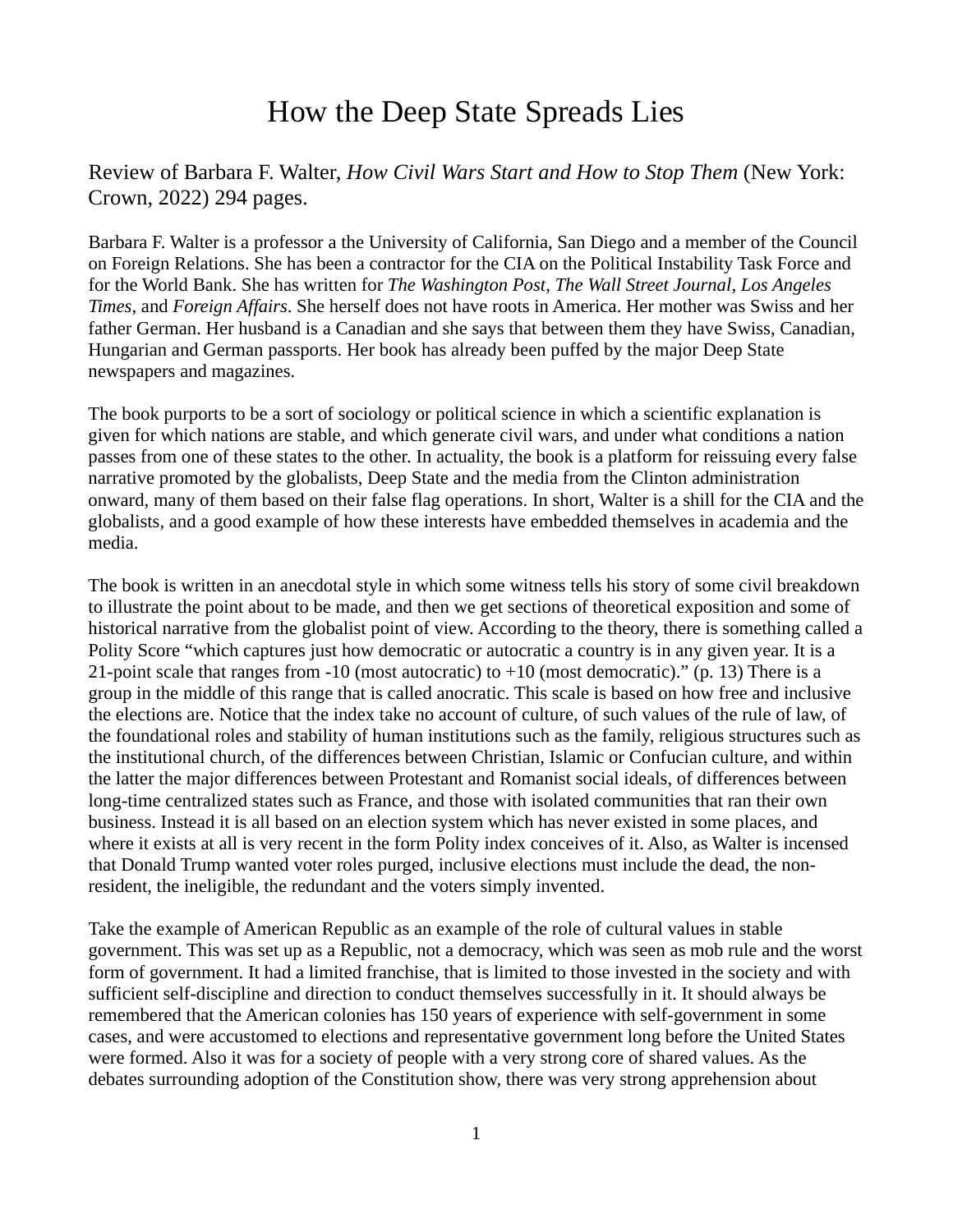allowing too great inclusiveness. That Roman Catholics, in such places as Maryland, were allowed was bad enough, but many doubted whether Jews would share in these national values, and it was obvious that Mohammedans were out of the question. Fortunately there did not seem to be any prospect of them coming here. As John Adams put it, "While our Country remains untainted with the Principles and manners, which are now producing desolation in so many Parts of the World: while she continues Sincere and incapable of insidious and impious Policy. … We have no Government armed with Power capable of contending with human Passions unbridled by ... morality and Religion. Avarice, Ambition, Revenge or Galantry, would break the strongest Cords of our Constitution as a Whale goes through a Net. Our Constitution was made only for a moral and religious People. It is wholly inadequate to the government of any other." In short, what gave America its stability and initial success was that it was very far from a +10 on the Polity Score. Nor was it low on the score as were nations the Adams referred to opprobriously. Rather it had qualities that neither featured on the score nor were compatible with a high score.

Continuing with this example, for it is instructive compared to the civil war cases Walter introduces, when the Articles of Confederation were replaced by the United States Constitution, an error was made, allowing a region of the country to gain dominance of the affairs of other regions, and this was too great a temptation for financial interests, and led eventually to the break up of the country and the Civil War. The war came about when these same interests refused to recognize the completely legal right of states to secede.

Besides the existence of the Polity Score, the second part of Walter's theory is that civil wars start when 1) a state moves toward the middle of the Policy Score scale. And 2) some major group feels that its interests will no longer be protected by the civil government because of this change. They feel that they must act or be forever the losers.

The lesson that Walters draws from her examples is that this minority group which feels that it loosing its place in society must be give credible assurances that they will not be displaced from societies, or, just in case she hates them, they must be systematically and effectively suppressed so that as they lose their place they can't do anything about it. Specifically, the American people has begun to feel that they are losing America to outsiders, and Walters agrees, with pleasure, that they will be a minority by 2045. This accounts for their resistance to the globalist agenda, and Walters offers suggestions for how to keep them suppressed until that glorious day when it is too late for America.

## **Walter's Just So stories about Civil Wars**

#### *Iraq*

Walter's first extended foreign story is about Iraq. It begins with the American occupation: "With Americans in charge, most Iraqis believed that their country would be reborn and that they would experience the freedom and opportunities available in Western countries." In Walter's account there was an optimistic period. Her informant, "Noor" even claimed that before then religion didn't even matter: "she had never been told she couldn't marry someone from a different ethnic or religious group. She had no sense that she was a minority or that religion even mattered; she didn't even know which of her friends were Shia or Sunni." (I don't find this credible.) That ended when the US outlawed the Baath party and threw hundreds of thousands of Sunnis out of power and out of work, leaving control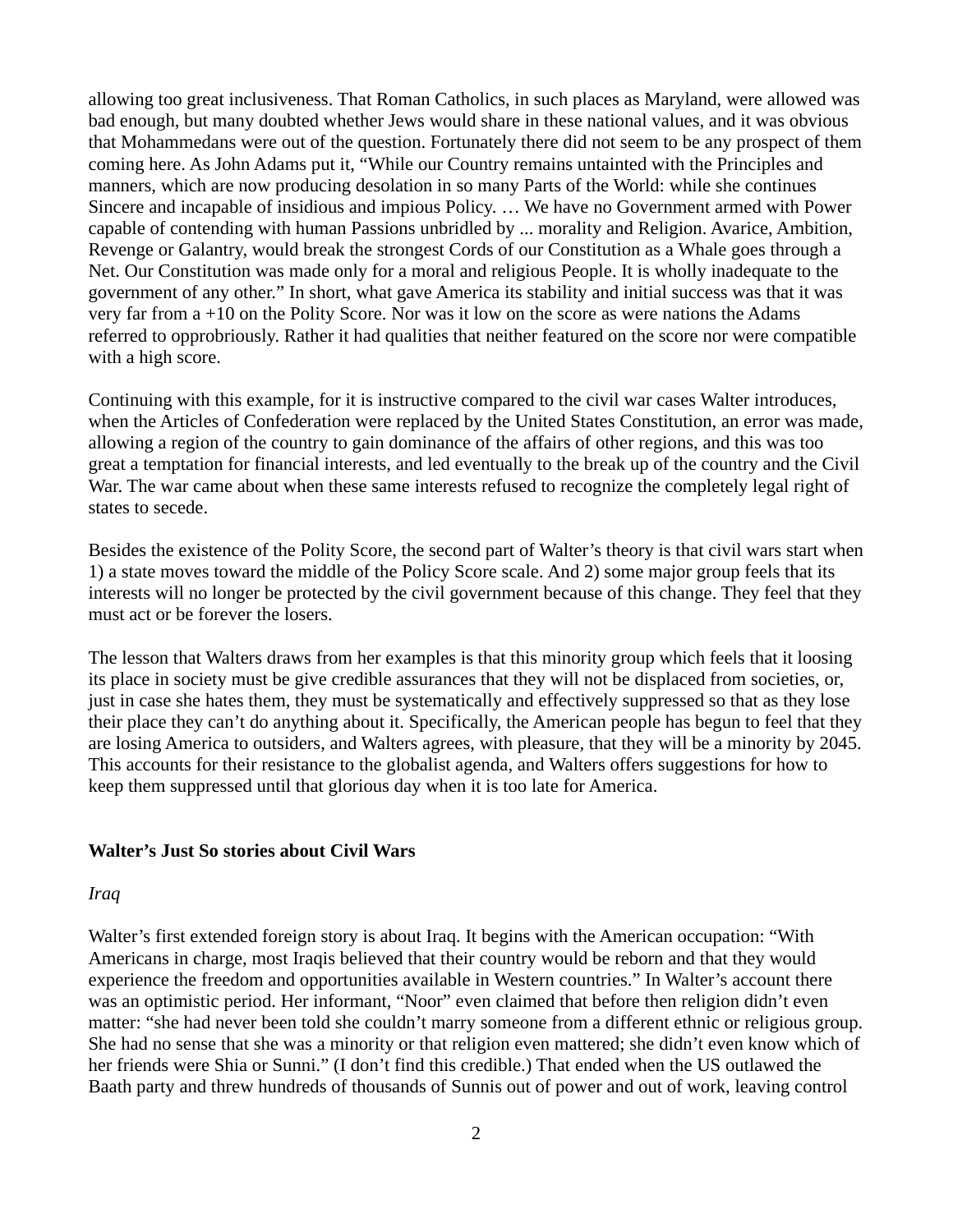with the Shia. The Shia were not concerned to govern in the general interest, but put themselves first, as the majority group. The Sunnis started to fight because they were pushed out of power, and the Shia started to fight because America did not recognize their sectarian dominance, and because they had rival groups among themselves.

But when the US Army had gotten as far as Samarra in the initial invasion, they were already confronted by Shia mobs and some of the same leaders would cause as much trouble as they could later. The Shia Mohdi Army was formally organized already in June 2003. The religious and ethnic divisions were deep and ready to explode right from the beginning. Besides this, Iraq was an artificial country created by the British for their own purposes, and did not naturally cohere. The globalist Bush administration did not take this sufficiently into account because their own ideology discounted it. The regions within the country have much more coherence because of common identity and religion, but Bush did not want to work with that. Because of globalist stupidity the Bush administration did not have the sense to stay out of Iraq, and once there could not accept to work within the constraints of the reality that only at the regional level could government be made to work. By 'work' we mean normal politics, which does not exclude the usual corruption, plots against rivals, etc., (there is no way to force these people to be good) but avoiding a general civil war. All this is lost on Walter whose formula is to contrive the right sort of inclusiveness so that all groups feel a part of things, even if this inclusiveness requires people to give up their own core values—which means that in reality they won't accept the globalist's terms for coexistence.

## *Ex-Yugoslavia*

Walter's most extensive story is the war that took place with the breakup of Yugoslavia. This keeps coming up in chapter after chapter, so there is not concise statement of her theory on it in any one place. As with Iraq part of the problem was that borders did not reflect the actual location of the religious and ethnic groups. The grievances of these groups against each other are so varied, ancient and egregious that is is impossible to assign them a moral weight and come up with some balanced account of them. (I was involved in some organizing and protest against the US war against Serbia, which has given me occasion to think about this over the years, but to no avail. No account does justice to everyone's perspective.) And things had been messed up further during the communist rule by Tito, whose communist ideology was much like that of the globalists in attempting to suppress such human realities in favor of a homogenized political community defined by ideological goals, though in practice Tito's programs tended to the advantage of his own Croat group. Moreover there were bitter, recent historical grievances that the communist period sought to suppress, not redress. So with the dissolution of the communist regime there was no reserve of trust for government even at the regional level, as these regions mirrored the national problem of incorporating incompatible populations.

Despite this, as Walter tells it, in Bosnia there was scarcely an awareness of these differences. As with Iraq she presents here view through a narrator who reports: "Though Serbs, Croats, and Bosniaks had different religious heritages, just about everyone in Sarajevo was secular. Berina and Daris had a wide circle of friends and interesting jobs, and they had never given much thought to anyone's ethnic identity." (p. 48) Yet in Walter's narrative politicians capitalized on ethic differences and grievances to win easy election. Something that doesn't matter suddenly matters so much that it is the path to political success and everyone goes to war over it. And she also has a narrative under which Tudjman in Croatia had for ten years been promoting exclusive Croatian nationalism, adopting Ustashe symbols and raising money internationally for a Croatian national party. This is something other than the Policy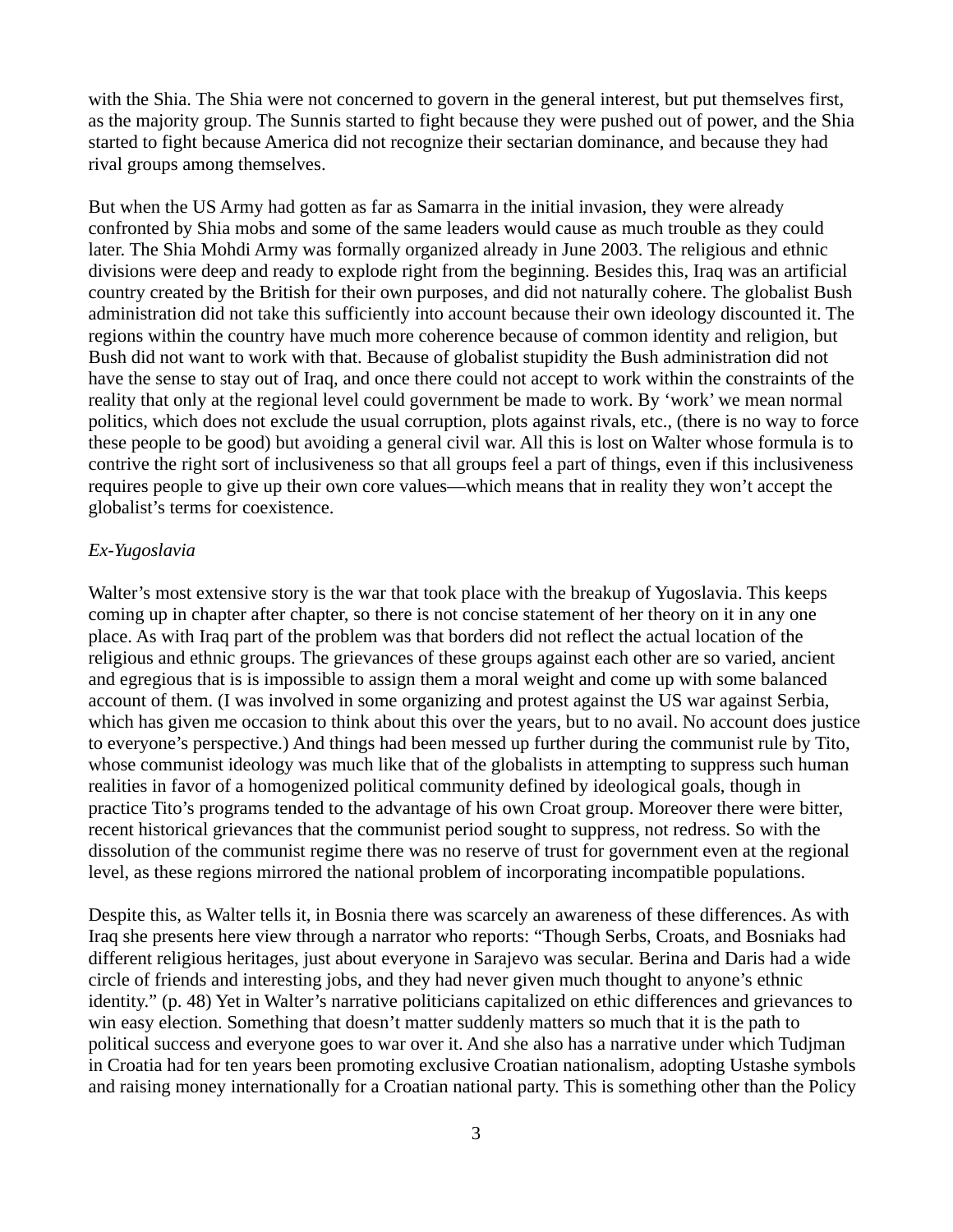Score at work, and involves something about identities and cultural foundations that Walter can't deal with in terms of globalist values, so no convincing explanation can be forthcoming.

Also missing from her account is why the globalists—her team—had to come into the war somewhat on the side of the Croats, but mainly backing the Muslims. Why did this war have to be anti-Serb in essence, the largest ethnic group and the one which could have unified the most territory in the most viable state?

Walter's story is one version, but there are others, for example this from Antiwar.com by Carlton Meyer:

The American Empire faced downsizing in the 1990s after the Warsaw Pact disbanded and Soviets troops withdrew home. American politicians demanded a reduction in military spending and the closure of most military bases in Europe. The solution was to start a war in Europe. Serbia (which was called Yugoslavia before 2006) openly resisted demands to open its economy to western banks and corporations and refused to join the European Union. As a result, Serbia was demonized and targeted for destruction. An ongoing rebellion by some Albanian immigrants in Serbia's province of Kosovo was chosen as a NATO cause. The American CIA began shipping arms to the Islamic Kosovo Liberation Army (KLA) and transported hundreds of al Qaeda mercenaries to Kosovo to attack Serbs. This was politically awkward since the KLA was on the U.S. State Department's list of terrorist groups. Serbian soldiers were dispatched to their southernmost province to repel these Islamic invaders. This increased the level of violence and Serbia was blamed. (https://www.antiwar.com/blog/2020/07/02/the-empire-bombed-serbiato-seize-kosovo-in-1999-video/)

## *Ukraine*

For Walter, problems begin when "Yanukovych, the leader of the country's pro-Russia party, had won the presidency in 2010, in a runoff election rife with accusations of fraud and voter intimidation." (p. 23) This Yanukovych "ran against 'the West'—the idea of increasing ties with the European Union and instead championed Russian-speaking voters across Ukraine, especially those in the eastern part of the country, who wanted stronger ties to Russia." (p. 23) Of course ties to the European Union does not mean 'the West', as the EU is a globalist, national culture crushing organization. And the difficulties faced by any presidential candidate in the Ukraine have to do with inherited intractable problems that force unworkable choices on the politicians. Like Iraq, the country has unnatural borders created by political decisions before its independence. The most eastern part was originally Russian but added to the nominal Ukraine in Soviet times, and when Ukraine became an independent country these areas went with it. Also, under Stalin, there had been an enormous genocide via famine conducted against the Ukraine and also much other damage to national development and culture. As a result there are strong feeling against and obviously distrust of Russians by many in Ukraine. Besides this, they have different languages, and to some extent religious differences with western Ukraine being more Catholic and Orthodoxy predominating in the east.

There are strong Ukrainian nationalist movements with militias especially in the west, and in the east the people, as noted, are actually Russians. No government can accommodate what each side wants. The solution to this is 1) ethnic cleansing like the Russians, Poles and Checks did after WW II to grab large areas of German settlement, and well as take over part of Finland, i.e. in the Ukraine case to make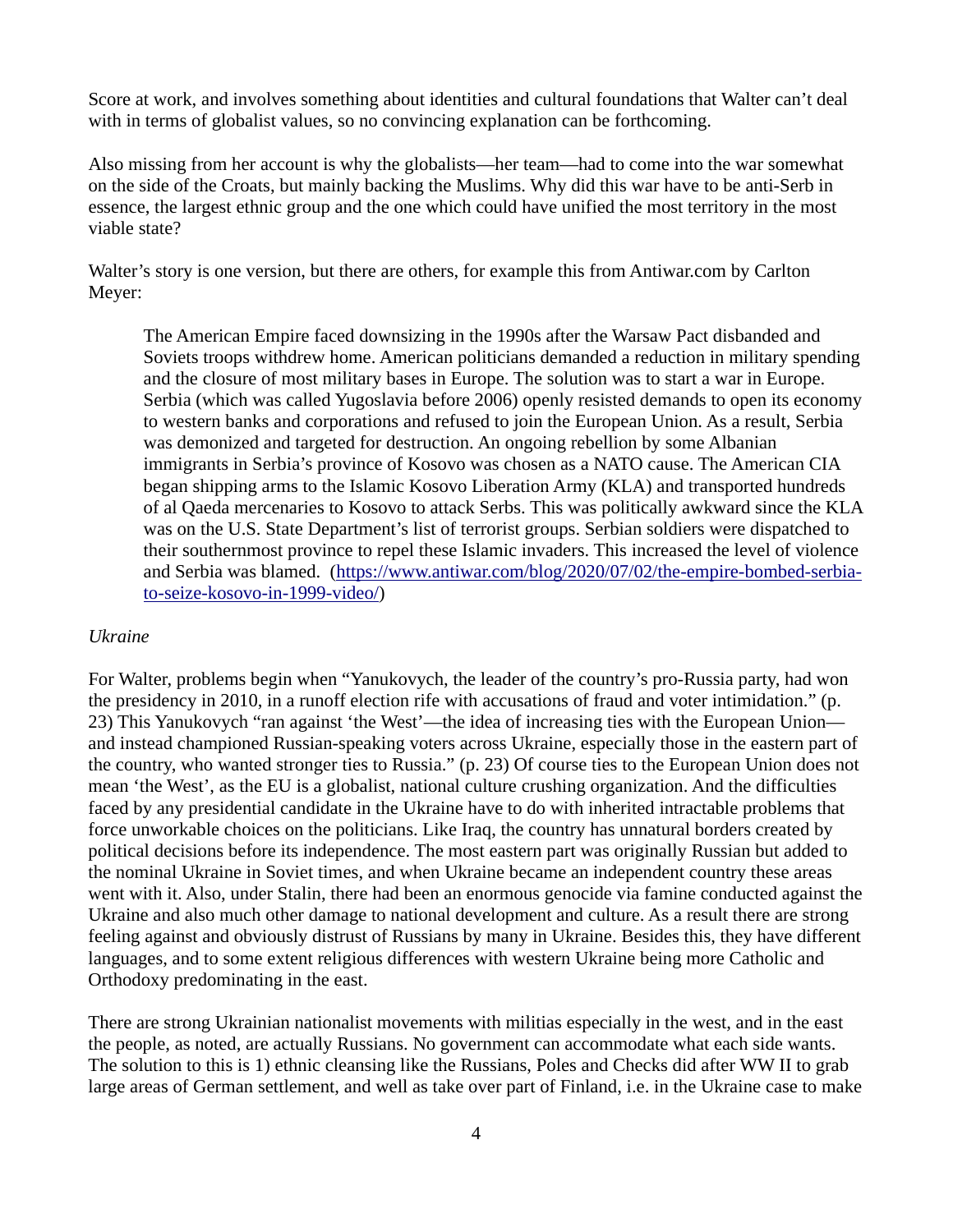the Russians leave their old homeland and retreat to what is Russia today, or 2) divide the state, either by returning the old Russian land to Russia or by a practical division of government between Ukrainian and Russian sectors with a national unity that is only nominal. Neither of these solutions is acceptable to the groups with power and probably not the population generally, so while that remains the case, the problem can't be solved, through part of it did get solved when the Crimea went back to Russia via Russian military occupation and popular plebiscite afterwards.

Into this situation came the European Union, globalists such as George Soros and his color revolutions, Neocons and the NGOs, and …. Well I was about to say the CIA, but an NGO (non-governmental organization) is actually an alternative three letter name for the CIA. In Walter's account there is no CIA in sight. It just that when "Yanukovych announced his intention to strengthen economic ties with Russia, rather than the European Union, citizens—many of them young people from European-leaning western Ukraine—decided they'd had enough." (p. 23) During a demonstration in Kiev at the Maidan there was a massacre of protesters by snipers. Then Yanukovych was ousted (or resigned, this varies in her account) and in came the new president Petro Poroshenko. So some eastern areas declared independence and organized a defense, soon receiving Russian aid, and soon the war was on.

But to others what took place was a classic CIA regime change operation. For example, Tad Galen Carpenter in a CATO Institute commentary says that "Yanukovych had been duly elected in balloting that international observers considered reasonably free and fair—about the best standard one can hope for outside the mature Western democracies. A decent respect for democratic institutions and procedures meant that he ought to be able to serve out his lawful term as president, which would end in 2016." (Note that Walter had called the election "rife with accusations of fraud and voter intimidation". She doesn't say that they actually happened. This is a case of coloring the narrative with innuendo that is completely typical of Walter.) "Western leaders made it clear that they supported the efforts of demonstrators to force Yanukovych to reverse course and approve the EU agreement or, if he would not do so, to remove the president before his term expired. Sen. John McCain (R-AZ), the ranking Republican on the Senate Armed Services Committee, went to Kiev to show solidarity with the Euromaidan activists. … But McCain's actions were a model of diplomatic restraint compared to the conduct of Victoria Nuland, the assistant secretary of state for European and Eurasian Affairs." "It was a grotesque distortion to portray the events in Ukraine as a purely indigenous, popular uprising. The Nuland‐Pyatt telephone conversation and other actions confirm that the United States was considerably more than a passive observer to the turbulence. Instead, U.S. officials were blatantly meddling in Ukraine. Such conduct was utterly improper." ( https://www.cato.org/commentary/americas-ukrainehypocrisy ) See also: "It's not Russia that's pushed Ukraine to the brink of war" in *The Guardian*, ( https://www.theguardian.com/commentisfree/2014/apr/30/russia-ukraine-war-kiev-conflict ) Polish presidential candidate and EU deputy Janusz Korwin-Mikke, said "It was CIA's operation, but Maidan was also our operation. The snipers were trained in Poland. These terrorists shot 40 demonstrators and 20 police officers on the Maidan in order to provoke riots. The truth finds its way out," "I sit in the EU Parliament next to Mr. Urmas Paet, the Minister of Foreign Affairs of Estonia who acknowledged in a telephone conversation with Baroness Catherine Ashton that it was 'our people' who shot on the Maidan, and not Yanukovych's people, or Putin's people. Trained by us, in Western countries." ( https://eadaily.com/en/news/2015/04/20/presidential-candidate-in-poland-says-poland-and-cia-werebehind-maidan-and-maidan-snipers )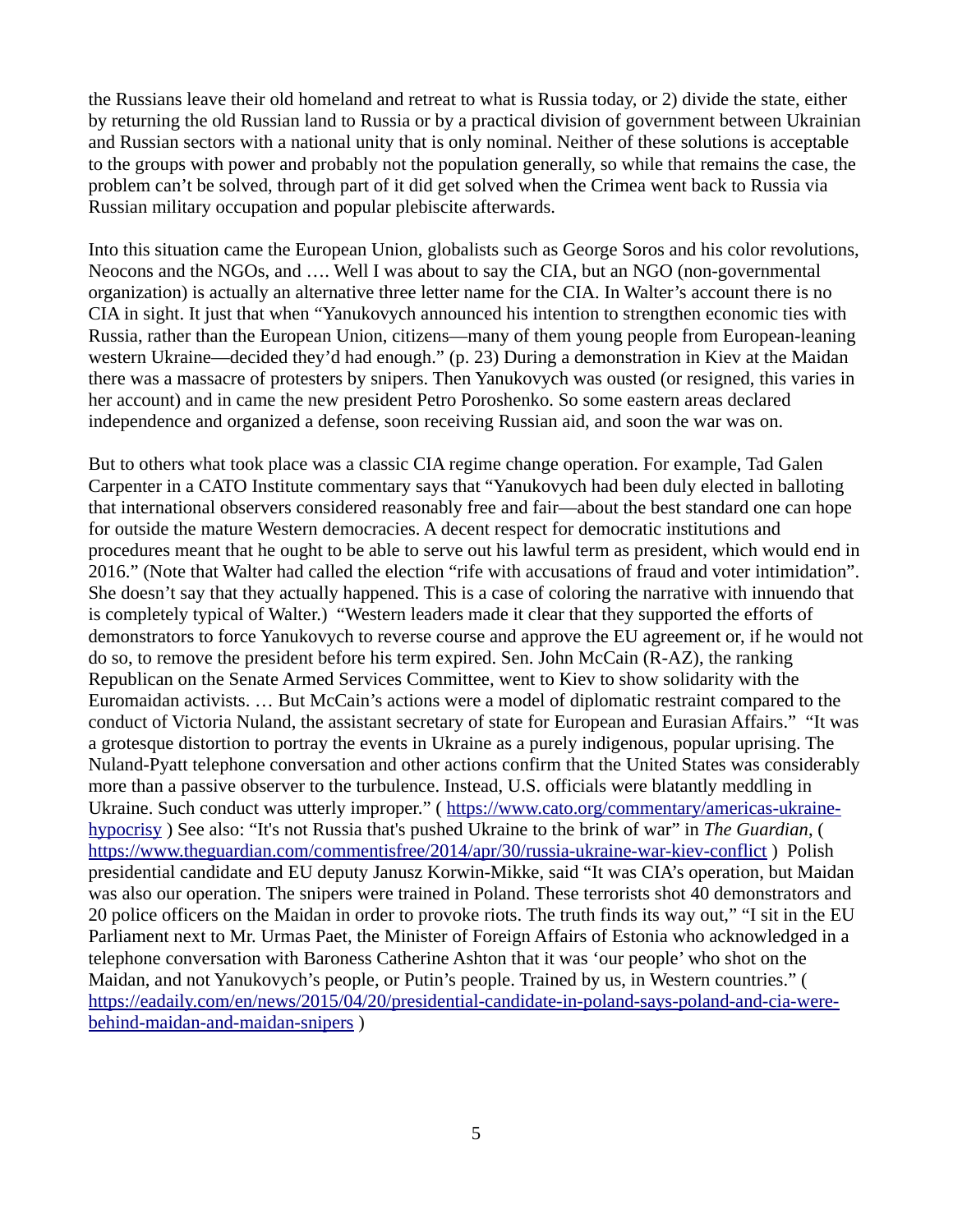The Proshenko government and the Obama administration eventually became so entwined that Joe Biden actually presided at Ukraine cabinet meetings.

# *Philippines, Abkhazia, Assam (India), Myanmar*

In these countries there have been ethnic conflicts which are sometimes also religious ones. Here Walter adds migration to the causes of civil wars. An outside group moves in, generally with the sponsorship of a distant government, and begins to usurp the place of the native people and culture. A critique of Walter's specific accounts is left for people who know more about these regions than I do. Walter suggests that there will be much more of this, citing the globalist myth of global warming (now called climate change). "It is especially alarming, then, that the world is entering an unprecedented period of human migration, in large part due to climate change. As sea levels rise, droughts increase, and weather patterns change, more and more people will be forced to more hospitable terrain." She cites the Syrian war as an example of this, a change from her religion based account, perhaps the result of her staring into Syria for so long from her Golan Heights perch (see below). In Myanmar she faults Facebook, because it did not exercise the censorship necessary to keep parties from communicating and organizing.

It is important to note that globalists have dropped the global warming label, as it lacks real science, and now speak of climate change which has gone on as long as the earth has existed. But in their specific predictions it is the old global warming story that comes out in the details, not the cooling that is actually occurring due to solar cycles.

Nor will I critique her extended treatment of the cases of Ireland and Syria, though they strike me as highly tendentious and suspect. She hints around about the general religious divisions of India, but avoids getting into it in any depth. There are some odd ideas, such as when people don't get what they want through protests and elections, they turn to violence; as though there were a general obligation for peoples to surrender their interests to the malcontents in the name of peace. She gives a long list of countries where there have been protests, and comments: "What's disturbing is that these protests are failing at a higher rate than ever before. In the 1990s, peaceful protests had a 65 percent success rate, meaning that they resulted in the overthrow of a government or the gaining of independence. But since 2010, the success rate has dropped to 34 percent. … And this leaves the world's oldest and freest democracies increasingly vulnerable."(p. 92) So the argument is that governments are now more vulnerable because it is harder to overthrow them. Go figure.

# **Walter's Just So stories about America**

# *The plot to kidnap Michigan governor Whitmer*

According to Walter this plot was started when a homeless man named Adam Fox listened to Republican candidate Mike Detmer's criticism of COVID restrictions. He then used Facebook to gather other disgruntled individuals: "One was affiliated with the Three Percenters militia group; another supported QAnon [sic]; another followed the social media accounts of the Proud Boys." This group began to survey Whitmer's house in order to kidnap her. "But the FBI was on to them. After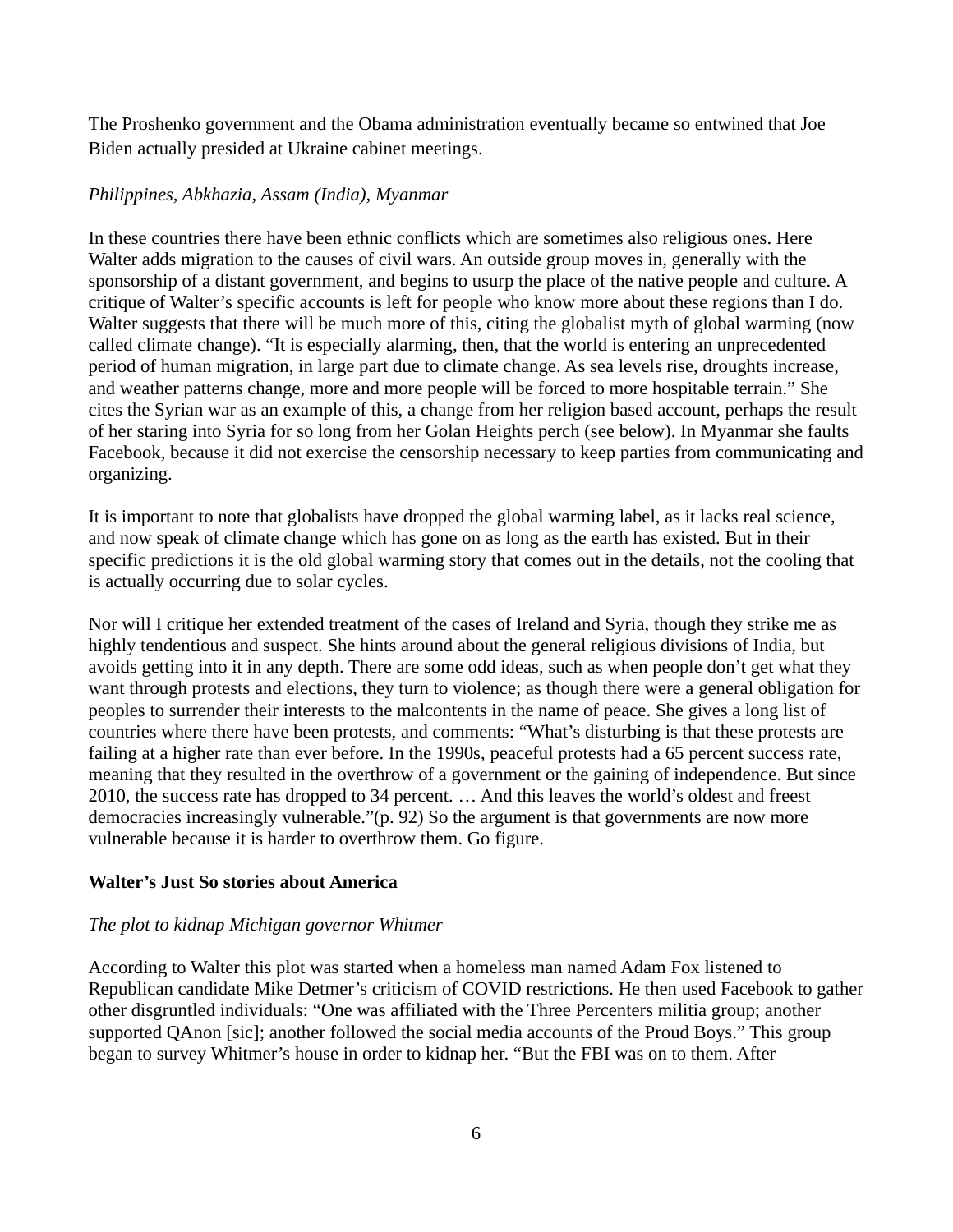discovering the group's activity on social media in early 2020, agents had infiltrated the group online and recruited informants who agreed to wear a wire or gather information." (pp. xii-xiii)

Notice, first the mention of Facebook and social media. It is a continual refrain of Walter that these communication channels that bypass the media gatekeepers are menace that has to be brought under control. He also hear about QAnon. There is a Q who posted on 4chan and later 8chan where anons (anonymity is required at these sites) of various predilections post their material, but a QAnon is a leftwing media invention to carry a propaganda narrative. When anyone says QAnon they are either a media shill, or someone whose understanding has been molded by media shills. Whitmer, for her part, has tried to tie this plot to President Trump and to "white supremacy."

The alternative story, reported by the free media, can be found in an article on Gateway Pundit by Patty McMurray.

The truth is, the more the public discovers about the men involved in the plot to kidnap Governor Whitmer, the more it's clear the anti-police, anti-government, anti-Trump radicals were more aligned with the Marxist BLM movement and violent domestic terrorist group, Antifa. (https://www.thegatewaypundit.com/2021/12/defense-lawyers-ask-judge-toss-whitmerkidnap-case-claim-evidence-shows-defendants-no-interest-plot-fed-agents-informants-keptpushing/ )

Of the fourteen arrested in the plot at least five were undercover agents or federal informants. Richard Trusk, the lead agent of the FBI special agents, was himself a violent offender since charged with assault and intent to do great bodily harm against his wife. The defense lawyers say that "the suspects had no operational plan to do anything, were engaged in all legal activities — including talking in encrypted group chats and practicing military exercises with lawfully owned guns — and that it was the informants and undercover agents who "pushed" others to do illegal things." The group turned out to consist of six defendants and twelve FBI informants. Michael Hills, an attorney for Brandon Caserta, one of the six defendants, produced text messages showing an FBI field agent telling an informant to lie, frame an innocent man and delete text messages. In fact it looks like an FBI plot to kidnap Whitmer. The FBI is still withholding evidence from the defense attorneys.

Walter, though, claims that "the plot to kidnap Whitmer ... fit into a pattern I had been writing and thinking about for decades. There have been hundreds of civil wars over the past seventy-five years, and many of them started in an eerily similar way." She instances Hamas, Sinn Féin, Colombia's FARC, Zimbabwe, Myanmar and the civil war in Syria. About that she has special insight because "I have stood on top of the Golan Heights and stared into Syria." (p. xiv)

## *January 6 Capitol Police Riot*

Walter paints the scenario this way: "In the weeks since the presidential election in November, Trump had refused to concede that he'd lost to Democrat Joe Biden, insisting that widespread voting fraud had cheated him of his rightful landslide victory. Democrats, he claimed, had worked behind the scenes, state by state, to ensure his loss. After the election, Trump had rallied an army of lawyers to contest the results, and he had bullied governors and election officials to try to alter the vote counts. He had also asserted, falsely, that Vice President Mike Pence has the power to overturn the votes of the electoral college." (pp. 129-130) Then she goes back in time to try to paint the presidential campaign as a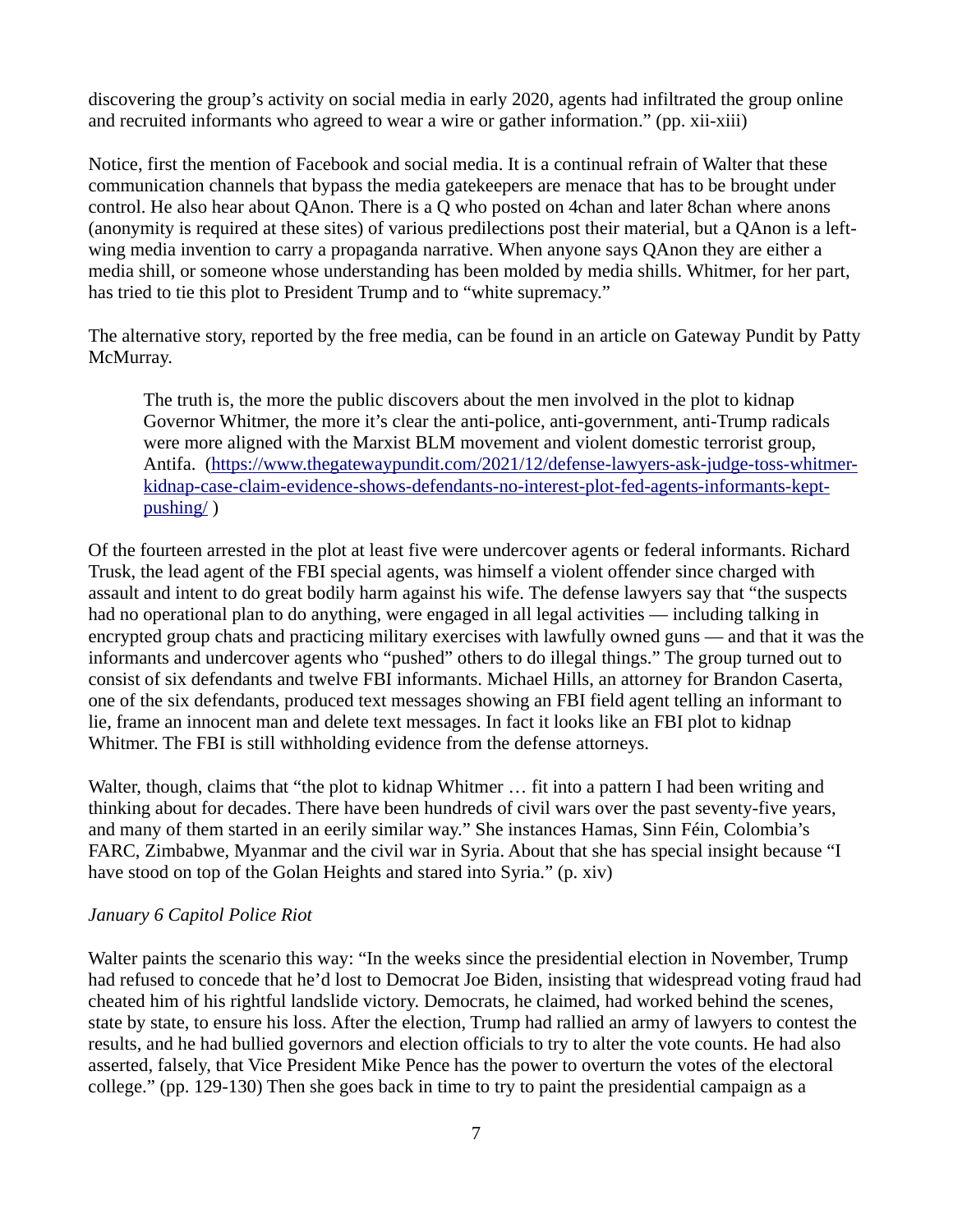campaign of violence. "Political violence had long been encouraged as legitimate by their leader himself—as far back as 2016, in fact, when he's run his presidential campaign against Hillary Clinton to chants of 'Lock her up!'" (p. 131) She refers to the Charlottesville demonstrations (where actually police corralled conservative demonstrators and then watch laughing while leftists groups beat them), but for her it was "white nationalists demonstrators converged in Charlottesville" and "Trump had shrugged off the violence" saying there were 'very fine people' on both sides". She accuses Trump of escalating tensions in the Minneapolis and Portland Black Lives Matter riots and city burnings by calling them terrorists and "threatening to unleash federal agents on them." All this Walter thinks signaled to the crowd what to do on January 6 in Washington. "They were streaming toward the Capitol before he'd even finished his speech. They didn't bother with side roads, instead marching along Pennsylvania and Constitution avenues and straight down the Mall." Apparently Walter thinks Republicans should not be allowed on main streets.

It is significant that the crowd headed for the capitol before Trump finished, because certain groups had to be there first to control things. These were the FBI provocateurs and FBI front groups such as Antifa, who had donned Trump campaign gear for the occasion. "One the west side, the mob quickly knocked barricades over, violently clashing with police officers. Others scaled walls. Still others sprayed chemical agents and broke windows." (p. 133). Videos, though, show hooded figures moving the barricades aside, while other hooded figures, well in advance of the crowd and in full view of the police, motioned the crowd forward. These hooded figures were, in all likelihood, Capitol police. The window climbing and smashing was also the work of FBI operators and Antifa. Meanwhile the Capitol building doors were opened from inside and the people invited in by the Capitol police themselves.

The Capitol police opened an attack on the crowd outside which was peacefully demonstrating and had not been ordered to clear the area. Information on what happened has been carefully pieced together from pictures and videos made available in the year since. The account is available here: *Capitol Offense – The Ugly Truth Behind the Five Deaths From January 6<sup>th</sup> and 7<sup>th</sup>. (* https://www.thegatewaypundit.com/2022/01/hansen-capitol-offense-ugly-truth-behind-five-deathsjanuary-6th-7th/ ) It shows "how the Government, Capitol/MPD (Metropolitan Police Department) Police specifically, were responsible for all five deaths, and how they conspired to hide the truth from the public." The January 6 "Attack on the Capitol" turns out to be a false flag operation set up by the FBI, Capitol police, and Nancy Pelosi. The purpose of the operation was to create the "attack on the Capitol" narrative to justify police state measures, afterward pushed energetically by Democrats, RINOs, the media and now by Barbara Walter. But here is the question that should be asked: What was Trump up to in calling for this demonstration when he surely had intelligence of the FBI and Capitol police plan?

As for her claim that Pence had no right to overturn the votes of the electoral college, that is not what Trump asked him to do. See: "The Vice President's Position Is Not an Automatic Conveyor If Obvious Signs of Voter Fraud or Irregularities Exist" – President Trump on Mike Pence Certifying Corrupt 2020 Election Results" ( https://www.thegatewaypundit.com/2022/02/vice-presidents-position-notautomatic-conveyor-obvious-signs-voter-fraud-irregularities-exist-president-trump-mike-pencecertifying-corrupt-2020-election-results/ ) ¨The President and most of America wanted him to challenge the results in the six swing states where obvious and outright fraud was committed by the Biden camp to steal the election. Certifying those results was certifying criminal acts of fraud.¨ More strangely, the Democrats have introduced legislation to make the vice president´s role in the counting of electoral votes purely ceremonial, meaning that it isn´t.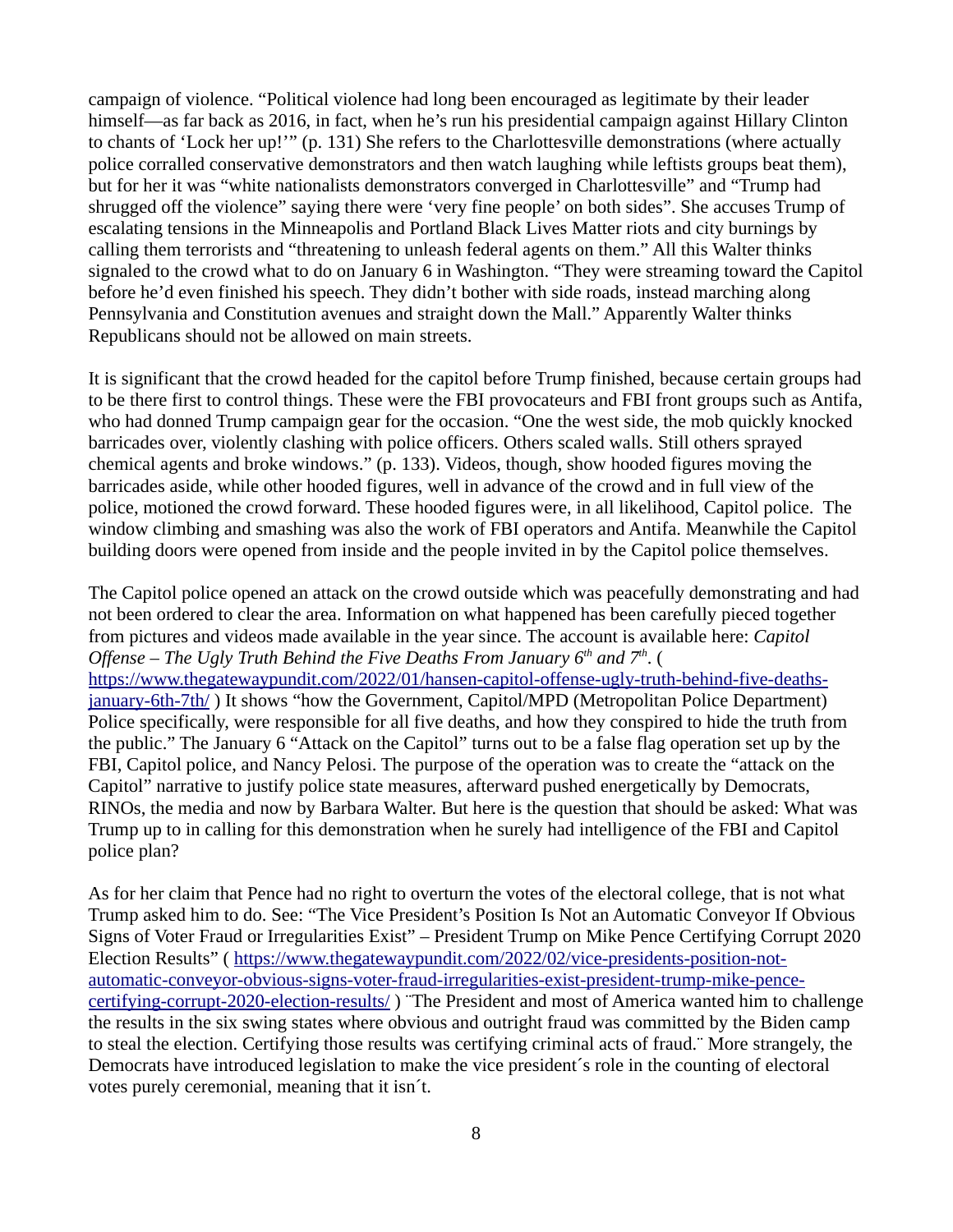Walter has other fairy stories. She says "Trump unilaterally purged government figures he found disloyal and leveraged bureaucratic operations to benefit his administration and punish opponents." (p. 137) Trump's problem was his failure to do this. He was surrounded by Deep State operatives, and presided over a bureaucracy that refused to implement his policies, stonewalling and sabotaging his administration at every step. "As his tenure progressed, he sought to expand executive powers, refused to release his tax returns, instituted a rash of executive orders, and pardoned guilty friends of crimes." (p. 137) Trump was faced with petty local judges who, without legal precedent, issued national orders blocking Trump's administrative actions, his "rash of executive orders" were nothing compared to Joe Biden's, which do not peturb Walter at all, he was under no obligation to release his tax returns (has Walter released hers?). As for pardons, Trump pardoned 143, Obama 212 and Clinton 396. Of Trump's pardons the most disturbing was of Israeli spy Aviem Sella who handled the traitor Jonathan Pollard who gave critical nuclear technology to Israel (which may have passed it on to China). But these people were in the globalist and neo-con camp.

Walter next attacks Trump because he "challenged governors who tried to contain the spread of COVID-19 by turning shutdown into a political issue." (p. 138) It always was a political issue, and an attempt to destroy the economy and personal freedom by coercive measures of no value to health, and often causing great harm to it, such as killing the elderly in nursing homes by forcing COVID patients into them. What she could legitimately attack Trump for was his "beautiful vaccine" which is proving to be more deadly than COVID. ( https://usawatchdog.com/white-coat-mafia-tyranny-dr-betsy-eads/ ) But she doesn't mention this, for it is part of the globalist agenda.

## *Oklahoma City Bombing*

Timothy McVeigh was the patsy in a false-flag operation under the Clinton administration. McVeigh was part of a team that blew up the federal building in Oklahoma City. McVeigh, according the nonofficial story, while in the army had been recruited to infiltrate patriot militia groups. According to this narrative he was a figure like Lee Harvey Oswald, recruited into a government operation, but designated to take the blame for it. There are the usual strange lapses in information. "The FBI claims the security cameras did not record just prior to the blast or during the blast, because "they had run out of tape" or "the tape was being replaced." One interesting aspect of all the tapes is that they suddenly begin recording again right after the 9:02 a.m. blast. Yet, there is no footage of the truck pulling up to the building, parking or of the multiple passengers exiting the truck, as seen and attested to by a number of eyewitnesses". Then there is a long trail of mysterious deaths of those who knew McVeigh, once again reminiscent of the Kennedy assassination. The FBI withheld a large amount of evidence from McVeigh's trial. According to McVeigh, he always knew he had to take the blame. "I was never trying to escape capture. My arrest was all a part of the mission. The bombing had to land squarely at the feet of someone involved in the anti-government movement. I left a paper trail that even a blind man could follow." For a more detailed account see: "Hidden in Plain Sight: The Truth About Timothy McVeigh and the Oklahoma City Bombing", *Winter Watch*, September 28, 2020 ( https://www.winterwatch.net/2020/09/hidden-in-plain-sight-the-truth-about-timothy-mcveigh-and-theoklahoma-city-bombing/ ) For a critical account in an establishment publication see also: "Oklahoma City bombing: 20 years later, key questions remain unanswered" *The Guardian*, April 13, 2015 ( https://www.theguardian.com/us-news/2015/apr/13/oklahoma-city-bombing-20-years-later-keyquestions-remain-unanswered )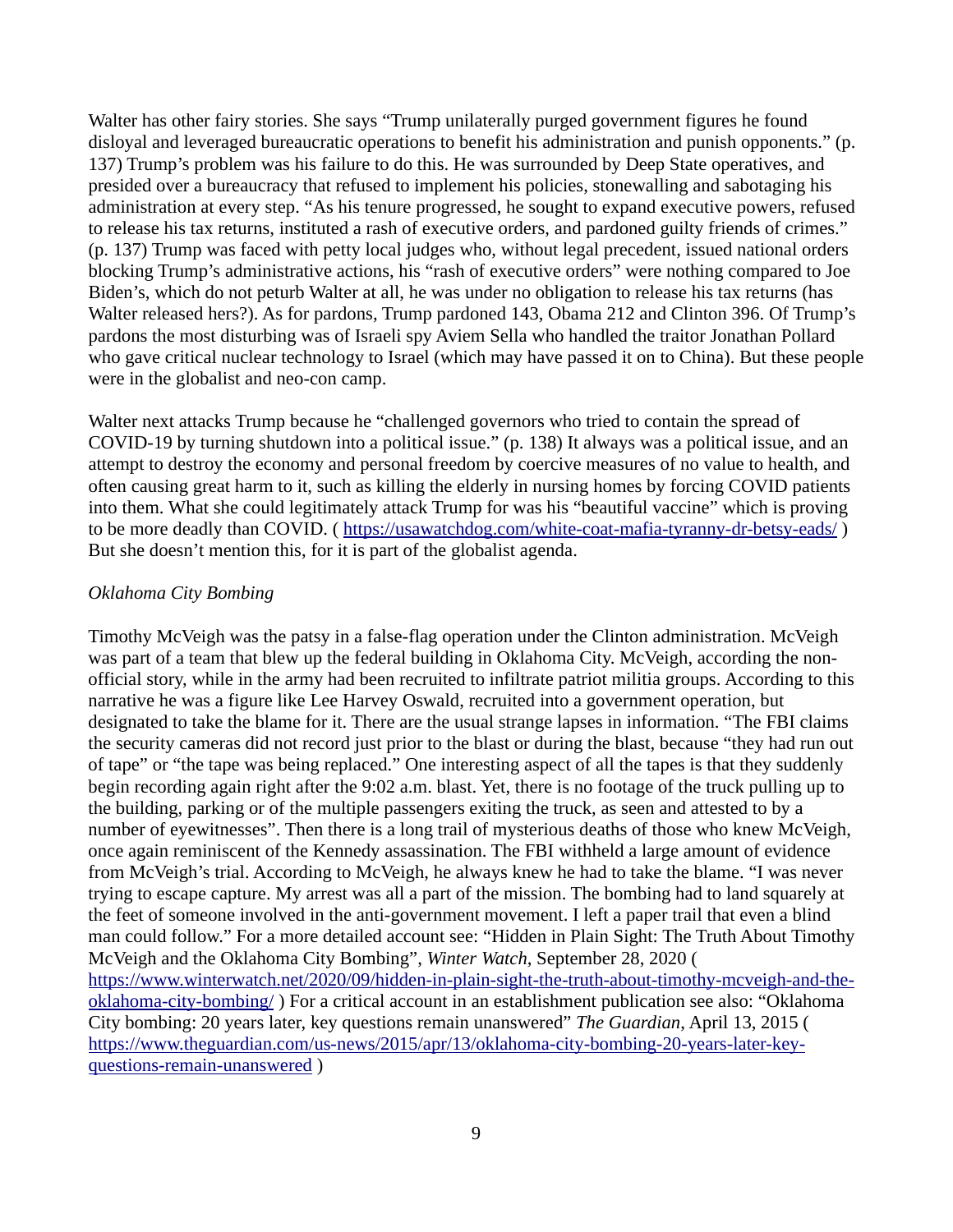It has been alleged and denied that the building held documents incriminating the Clintons, the result of a federal investigation. Either way, it was a win for the Clinton administration.

Oklahoma City created a huge political opportunity, which Clinton quickly seized. On April 27, a little more than a week after the bombing, Dick Morris, then a little-known but influential Clinton adviser, presented the President a fantastically naked political memo that, as you can find in his book *Behind the Oval Office: Getting Reelected Against All Odds*, said: "Permanent possible gain: sets up Extremist Issue vs. Republicans." Morris suggested using "extremism as issue against Republicans," not by "direct accusations," but via a "ricochet theory."

Clinton should "stimulate national concern over extremism and terror," Morris wrote, and then "implement intrusive policy against extremist groups." Morris predicted that radical rightwingers would write their local Republican congressmen, and that in turn "this will provoke criticism by right-wing Republicans which will link right-wing of the party to extremist groups." ( Peter Keating, "Remembering Oklahoma City, and How Bill Clinton Saved His Presidency" *New York Magazine*, April 19, 2010, https://nymag.com/intelligencer/2010/04/remembering\_oklahoma\_city\_and.html )

But beyond the value to the Clinton administration, it was a dream come true for liberals who increase the police state powers of the Federal government and curtail civil rights.

Walter represents the Oklahoma City bombing as an insurgent operation, and tries to link him to the Michigan Militia, and a parallel to the January 6 Capitol event. According to *The Guardian* account "within 90 minutes of the bombing, McVeigh was pulled over near the Kansas border and arrested, alone, at the wheel of a glaringly improbable getaway car, an ancient, spluttering rust bucket of a Mercury sedan with no licence plates, which made him a sitting duck for any passing highway patrolman." The Walter story is that "After the Oklahoma City bombing, the FBI enlisted more than 1,400 investigators to sift though three tons of evidence to find the bomber Timothy McViegh without any digital photograhs." (p. 209)

## *Social Media*

But social media platforms have proven to be a Pandora's box. The age of information sharing has opened up unmitigated, unregulated pathways to the spread of misinformation (which is erroneous) or disinformation (which is intentionally misleading). Charlatans, conspiracy theorists, trolls, demagogues, and anti-democratic agents who had previously been shut out of the media environment—or at least had great difficulty gaining a mass audience—suddenly gained traction. (p. 109)

It is true that there is much of this in social media. This stands in contrast to mainstream media, owned and controlled by globalists like Walter, *all* of which is dedicated to misinformation and disinformation agendas. In her attack she specifically names Facebook, YouTube, Google, and Twitter, not the free sites that are replacing them as sources of information. It is clear that Walter is writing to support the censorship agenda that is now underway in what we might call mainstream media social media, owned by tech giants, which are all globalist and deep state concerns. They have never acted outside of the plan. She also names the "right-wing content created by provocative talk show host Joe Rogan" on YouTube. Rogan, never right-wing, is now being forced onto freer media by the medical-industrial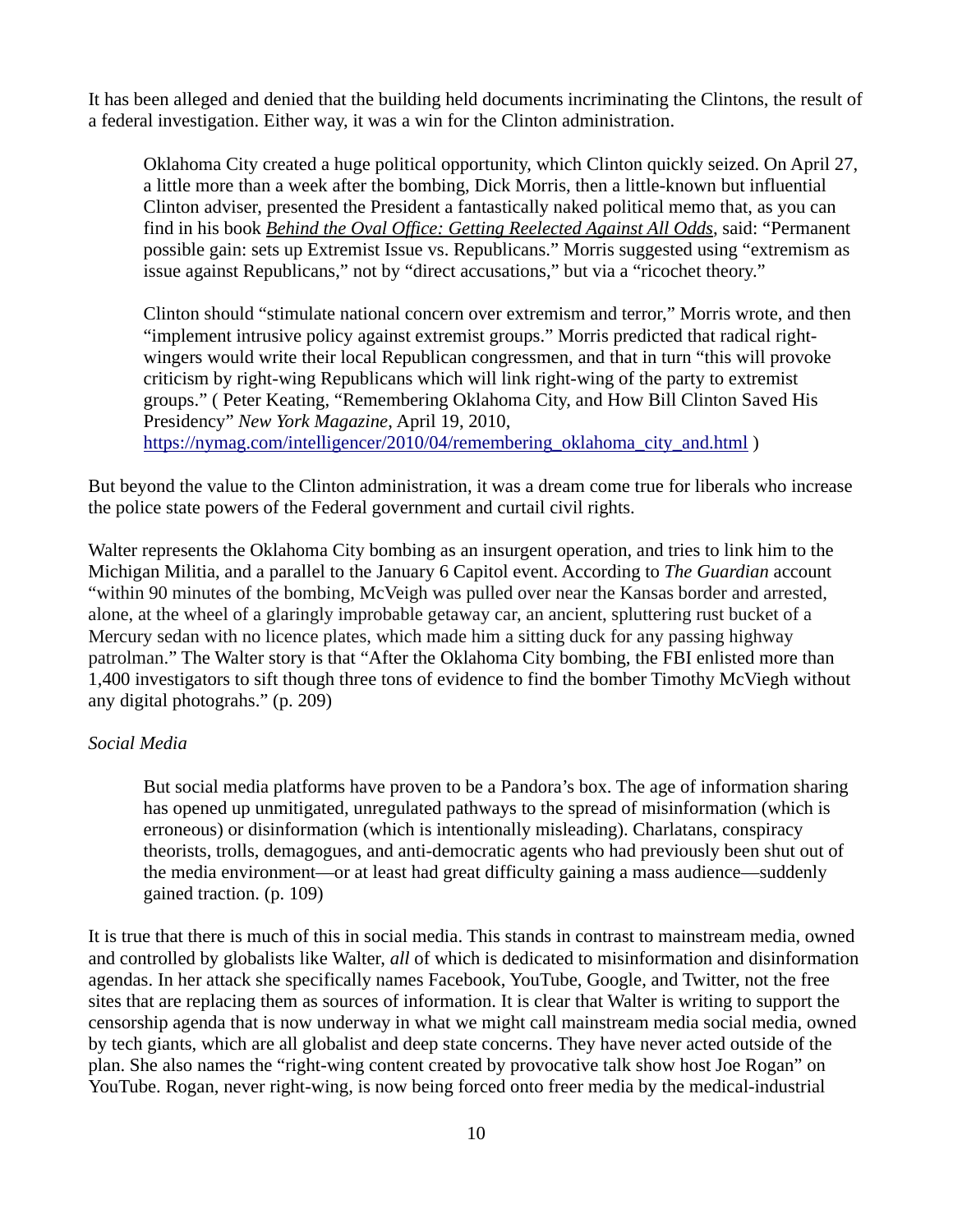complex whose money rules big tech as well. It is telling that from Walter's extremist perspective he looks like the right wing.

One claim by Walter is clearly false: "And the big technology companies—who are now the new gatekeepers of news and information—have not incentive to restrict who uses their platforms or what they say." (p. 111) On the contrary, big tech and big pharma, are controlled by the same big money bags —just look at Bill Gates—who also control Deep State entities like the CDC and NIH. They have a tremendous incentive to censor in order to maintain and extend their control over society.

Walter claims that the Philippine's Rodrigo Duterte, who she doesn't like, came to power though social media. It is natural for Walter to see him as an enemy, as since coming to power he has been whacking drug dealers, distributors of the CIA's important drug income stream. Other of her social media bad guys are Erdoĝan in Turkey, Modi in India, Rajoy in Spain, and Bolsonaro in Brazil. "All were social media savvy dark horse candidates." This, of course, is a threat to the globalists, as they operate by controlling what candidates are available for the public to vote for in their "free elections". In that way a country that is +10 on their Policy Score can be completely controlled by the elite. "In the past, if a politician wanted to influence voters, they had to go through gatekeepers." (p. 115)

Who else is on Walter's enemies list? "Something similar happened in Hungary, where President Viktor Orbán has also become more popular over time, not less. In Europe, right-wing anti-immigrant parties such as the Alternative für Deutschland in Germany, the Lega Nord in Italy, the Vlaams Belang in Belgium, the Front National in France, and the Freiheitliche Partei Österreichs in Austria have all seen their support increase in recent years." (p. 118) All over Europe Freiheit threatens to get past the gatekeepers! Worse, the waves of migration, that she says start civil wars, might be stopped!

The reason social media is so gripping is that "myth, emotion, and the politics of grievance—all of which drive factionalism—make for incredibly engaging content." (p. 119) Why is this? What is it in human nature that globalism wants to suppress in its quest for power (generating grievances while it does so), and which it does not want brought to public attention? Walter is worried about Sweden (pp. 119-121). While everyone else is concerned that the Muslims are swamping the country, erasing Swedish national culture and civilized values, she fears that Nazis are coming to power. In the UK the scary figure is Paul Joseph Watson who "has said that Islam glorifies sexual assault" and in France she fears Marie Le Pen "a peddler of ugly rhetoric about immigrants and the supremacy of French culture." God forbid that French culture be supreme in France! It is even the case that "Le Pen has fifteen permanent staffers who carry out research, craft memes, and coordinate the party's attempts to discredit oppoents on social media." (p. 123) The horror! (By the way, now many staffers do the CIA, FBI, the DNC and all their NGO front groups have? Has Walter ever been a staffer for these organizations?)

## *Stopping Civil Wars*

Walter's model here is South Africa. What makes it wonderful is that the whites gave in to the blacks. As for the systematic killing of white farmers and takeover of their land, this does not deserve a mention, because for Walter the important thing is that the side she hates gave up and lost. Another thing she advocates is lawfare, pointing out the liberal groups can gang up on conservatives, bankrupt them and have the courts take away their civil rights. She points to the success of liberals after Charlottesville to remove the rights of assembly from conservatives. She wants more centralization of power, a national agency to run elections, and centralized police power. "If citizens in rural Nevada or